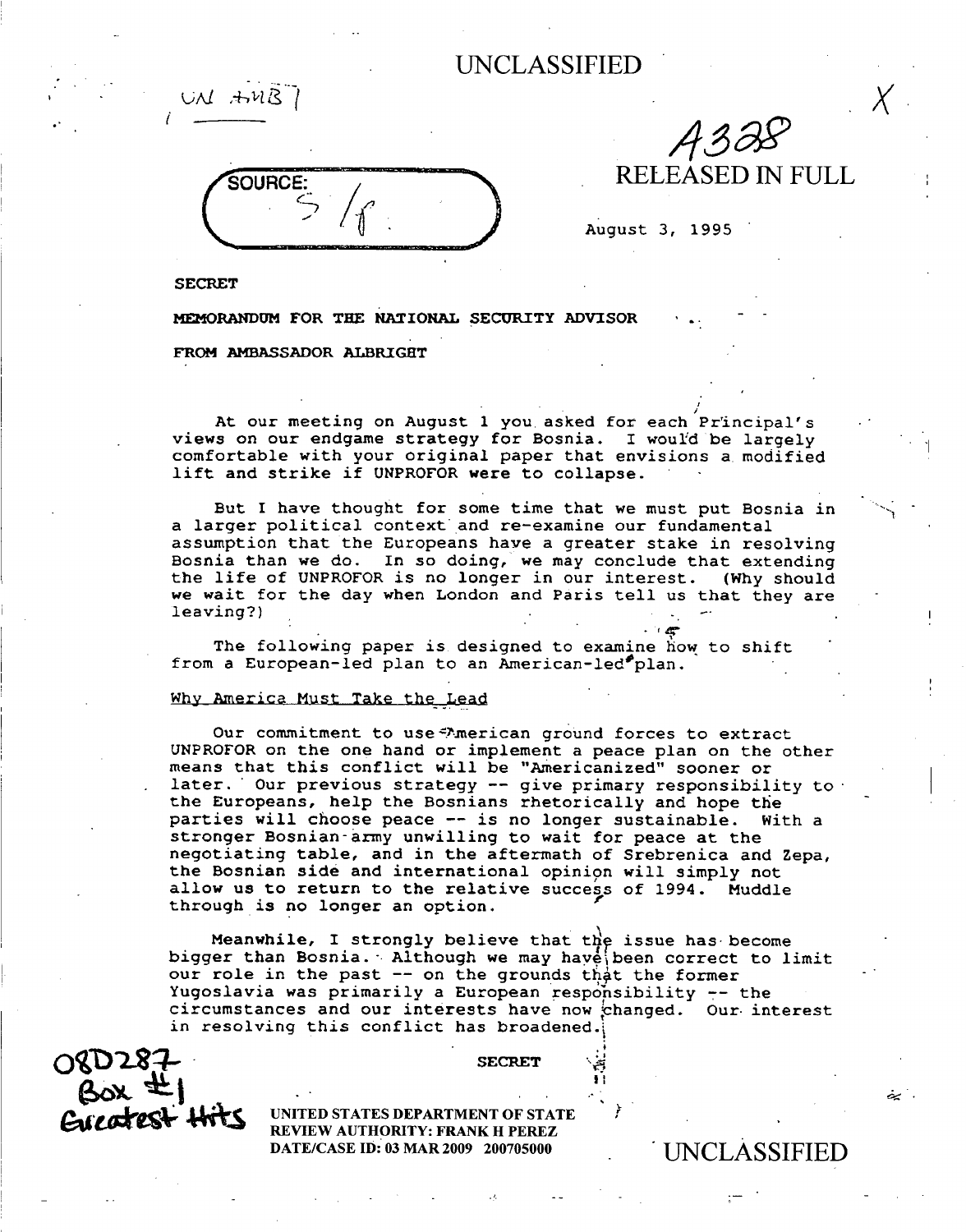**SECRET -2 -**

**In much the same way that our failure to solve the Haiti problem last year threatened to overshadow all of our other accomplishments, I fear Bosnia will overshadow our entire first term.**

**The failure of our European allies to resolve the Bosnia crisis has not** only exposed **the bankruptcy of their polity, but it has also caused serious erosion in the credibility of the NATO alliance and the United Nations. Worse, our continued reluctance to lead an effort to resolve a military crisis in the heart of Europe has placed at risk our leadership of the post Cold War world- President Chirac's comment** -- **however self-serving** -- **that "there is no leader of the Atlantic** Alliance" has been chilling my bones for weeks.

**We- have also failed to take into account the damage Bosnia has done to our leadership outside Europe. Moreover, our failure to act in support of Bosnia threatens to undermine moderate Islamic ties to the United States. By contrast, American leadership in support of Bosnia** will **redound to our** . **advantage throughout the Muslim world for a long time to come and could help shore up key relationships.**

**For these reasons, I believe we must stop thinking of Bosnia as a "tar baby."** Instead, we should recognize that  $-\text{-}$  notwithstanding our successes, in trade, Russia, and the Middle **East and despite general agreement regarding Bosnia's complexity** -- **our Administration's stewardship of foreign** policy **will be measured** -- **fairly or** unfairly -- **by our** response to this issue. That is why we must take the lead in **devising a diplomatic and military plan to achieve a durable peace. If we agree that American troops will be in Bosnia sooner or later, why not do it on our terms and on our timetable?**

#### **The** Requirement **for Military Pressure**

**The essence of any new strategy for Bosnia must recognize the one truth of this sad story: our only successes have come when the Bosnian Serbs faced a credible threat of military force. Hence, we must base our plan on using military pressure to compel the Pale Serbs to negotiate a suitable peace** If despite out best efforts, UNPROFOR becomes unsustainable, then a modified form of lift and strike remains the best way to promote an<sup>i</sup> acceptable peace over the long term.

**This approach entails significant responsibilities for the** United States. It means using our military forces, primarily **through the air, to help** the **Bosnians by changing the balance of power. After a suitabi} transition period to improve**

*SECRET*

ببينته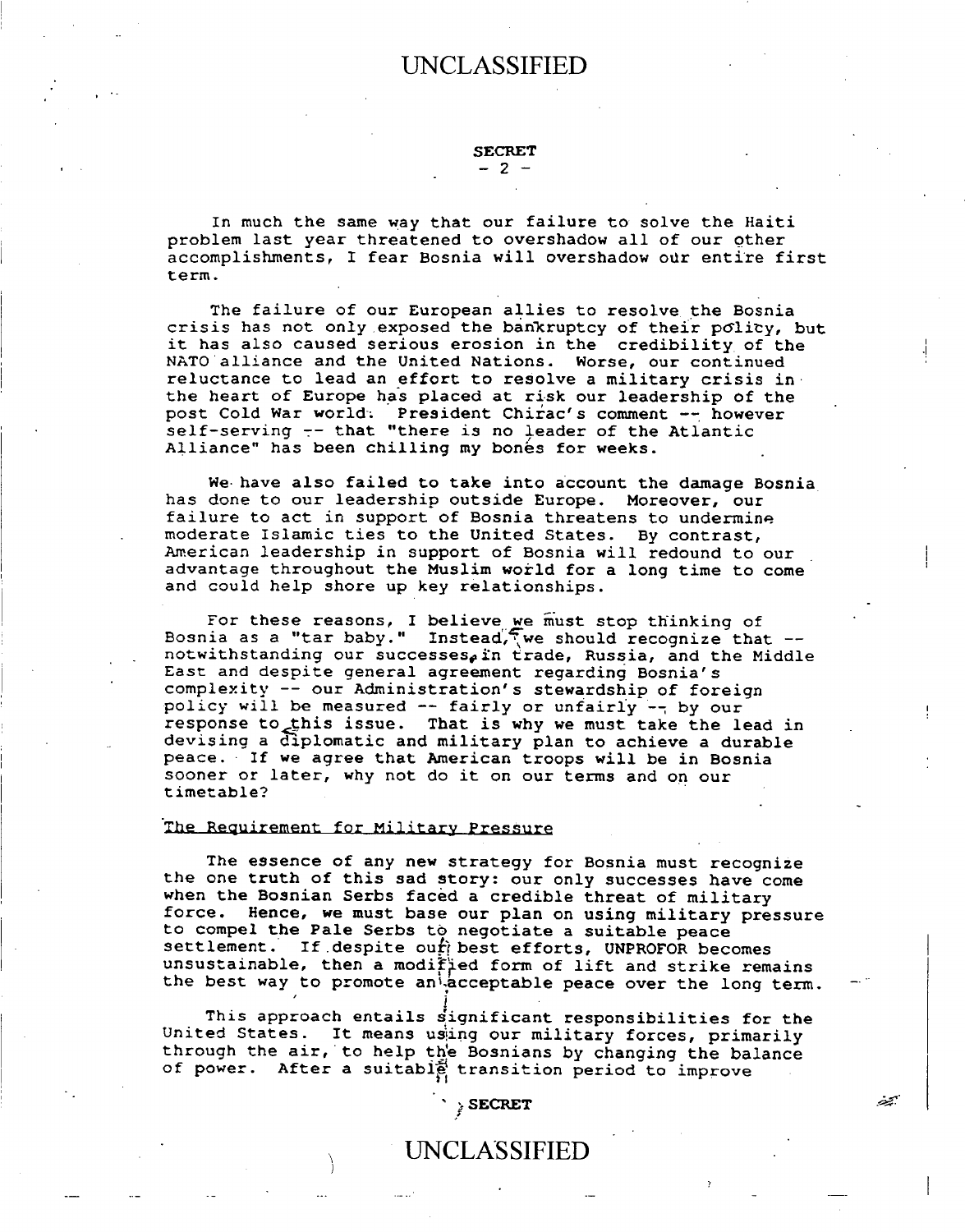#### **SECRET** - 3 -

**Bosnian military capabilities, we can and should disengage. In the absence of this support from us to improve the Bosnian military position, the history of this conflict demonstrates that the Pale Serbs will never feel enough military pressure to negotiate a durable peace settlement.**

#### **The Current Diplomatic Track**

**We should actively pursue a peace settlement now.. Recent actions by NATO, as well as.the military credibility inherent in the rapid reaction force have given UNPROFOR a small window of credibility. In conjunction with the ascendant threat from Croatia, UNPROFOR's short-lived, new credibility may be sufficient to convince Pale to negotiate seriously.**

**The steps we are now taking in the Contact Group (i.e., the revised Bildt option) will test this proposition. My strong suspicion, however, is that the Serbs will not be prepared to negotiate on the basis of the Contact Group map, or if they do, their proposals will be so one-sided as to create a stalemate.**

**Even in 1994, perhaps our best year in Bosnia, a more effective UNPROFOR and improved Bosnian-Croat military cooperation did not bring the Serbs to the table in a serious way. Unless the Bosnian Serbs -are convinced that failure at the peace table will mean-ndt only stalemate on the battlefield** but worse some roll-back of their military gains, I do not **believe they are likely to make the concessions necessary for a durable peace.**

**In.the event a new diplomatic track fails to produce a** settlement, **the next few months will see a reinvigorated UNPROFOR help reduce fighting, Federation forces poking at Serb defenses around the country,** and-the **Serbs continuing to pick off as many innocent and helpless persons as international opinion will allow. Eventually, all sides will settle in for the winter.**

**But this pattern will not last. UNPROFOR's window of** credibility will begin to shut as the Europeans lose their **stomach for military jaction. (The pattern of strong political will to act followed by erosion of allied support will continue. Just as the allies' commitment to the Sarajevo ultimatum of 1994 erdded one year later, so will their support for NATO's recent decisions soften over time.) And as UNPROFOR** weakens, the Serbs motivation to negotiate will wane. **Hostilities will increase by spring, and the threat of UNPROFOR's departure 'ill emerge again -- stronger than ever. We could well face the prospect of U.S. forces on the ground in the spring and summer of 1996.**

UNCLASSIFIED

**SECRET**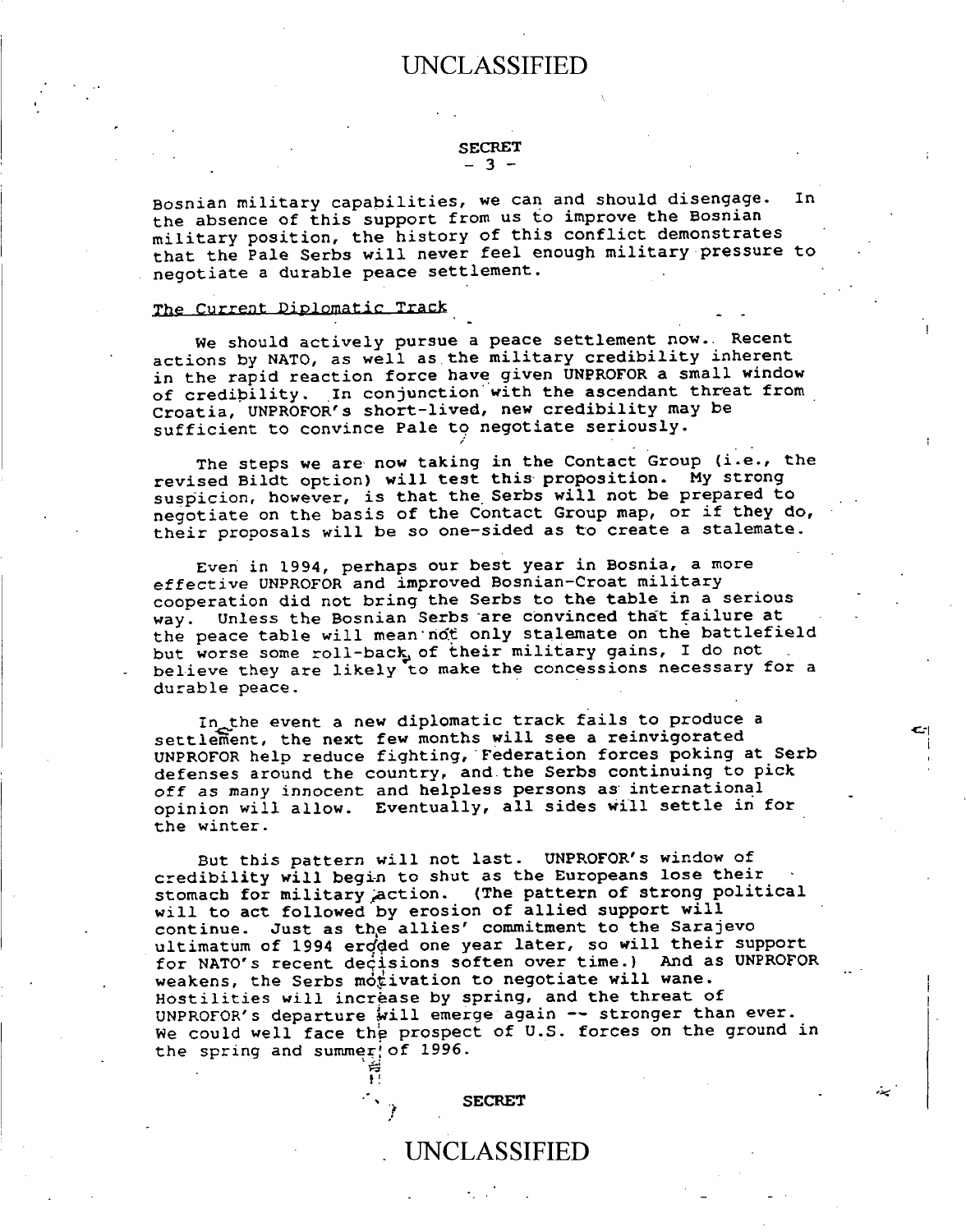#### SECRET **-4-**

In addition to the obvious political risks for the Administration, an UNPROFOR withdrawal next year will enable the parties to exploit campaign developments, as they play the candidates off.

# New Military Strategy Meets New Diplomatic Strategy

If the foregoing analysis is correct, we should consider taking control of the situation **now. We** should develop a plan that **sets a** deadline for the Bildt-plus diplomatic track, after which we would promote the collapse of UNPROFOR and begin the inevitable process of handing off military responsibility for' Bosnia to the Bosnians through a modified lift and strike option.

This initiative has' two essential advantages over our current policy. First, it ensures that **we are not** held hostage to the timetable of London, Paris or the **Bosnian** government. We decide when our commitment to extract UNPROFOR would be operative. Second, by setting a deadline after which the Serbs would face the possibility of a reversal on the battlefield, we would create a powerful incentive for the Serbs to make their concessions now. (For example, once we think Bildt has run its course, **we could send** an American envoy to Belgrade with a message that the military track will be immediately implemented unless **we see some** marked change in the Serb position.)

### Military Support-for Bosnia after UNPROFOR

The objective is handing-off to the Bosnians the responsibility for self-defense and military pressure on the  $\in$  Serbs. This requires lifting the arms embargo and military support, through air strikes and ground-based training, until the Bosnians can act themselves. The sooner we start preparing Federation forces, the sooner they can act on their own. As the NSC paper indicates, a transition period should **be some six** months to **one** year.

The Role of Air Power. The linchpin of international **assistance** will be a credible commitment to the decisive use of **air power against.** the Serbs to prevent a collapse of Sarajevo and other **Federation** territory before new **arms can be integrated** into **the Bosnian army. This means** implementing the type **of air** strikes NATO has just promised but without the risk of hostages. () No fly zone implementation would also continue. (The NSC paper has an effective description of how these missions can'be handled.)

The New Ground Force. The post-UNPROFOR multinational force on the ground will also be important, both to sustain momentum in Bosniac-Croat reconciliation and to train Federation prces (as well as target acquisition for any

#### **SECRET**

## UNCLASSIFIED

 $\mathcal{L}$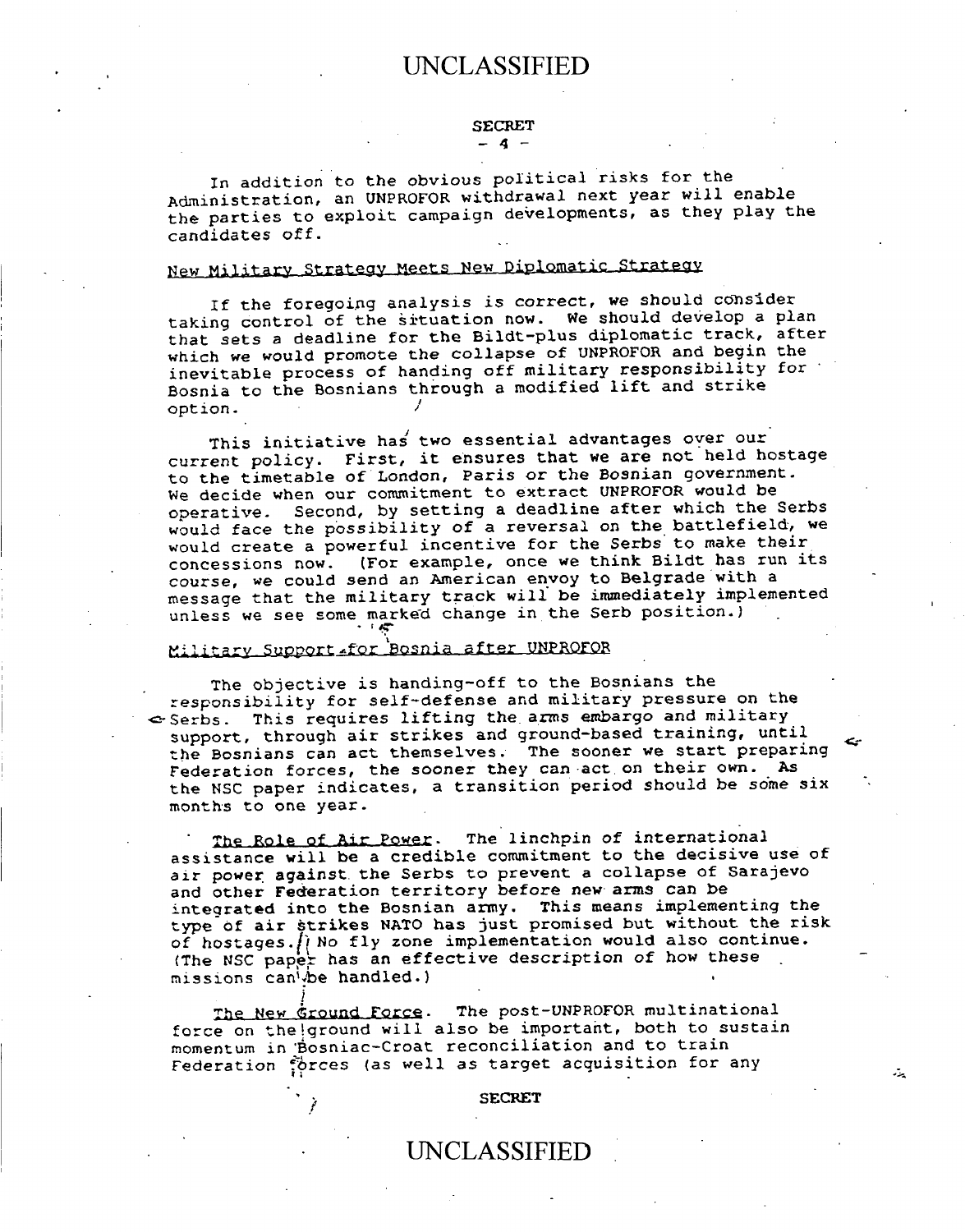#### **SECRET -5 -**

possible air campaign). In order to show our **bona fides** to our **allies and maximize our influence with the Bosnians, we should offer a small ground contingent, whose primary mission would be training the Bosnian forces. In the light of Congressional support for lift, military trainers should be politically sustainable, especially if limits on their numbers and length of deployment are spelled out from the start.**

**In response td-the obvious charge of "slippery slope," we should point to Haiti, where we set a timetable for deployment and met the deadline. It is simply wrong to argue that a multinational force.with a U.S. component-spells an-open-ended American commitment. Indeed, a U.S. role in the training of the Federation for'ces would ensure that it could be completed quickly. A side benefit would be the fact that an American contribution of this kind could serve as a magnet for European participation, thus avoiding the possible all-Muslim army scenario many fear.**

**With U.S.-led air power and training for the Bosnians, this transition can be accomplished with a minimum exposure for the United States. The effect would be a new balance of power that provides the only real chance of concessions by the Bosnian** . **Serbs as well as new leverage for us to play a decisive diplomatic role with all sides.**

### What **Is the ind** state?

**I would obviously prefer to see the Bosnians achieve a settlement in accordance with the Contact Group principles, that is, a majority of Bosnia's territory and a union established between the Federation and a Serb entity, thus** preserving the Republic of Bosnia's territorial borders.

**But two significant alterations suggest themselves. And I would condition our support for this modified lift and strike with approval in advance from the Bosnian government for these two modifications.**

First, the settlement could be more forward-leaning on the **Serbs right to secede peacefully from Bosnia and join a potential "Greater Serbia."**

Second, it may be necessary to consider proposals to trade **Federation territory for Serb-held territory, especially if the Federation agrees and if the exchange makes the Federation more durable; This means population transfers that we have previously been unwilling to countenance. (In the context of an American leadership role to put military pressure on the Serbs, Such transfers are politically and morally defensible) .**

#### **SECRET**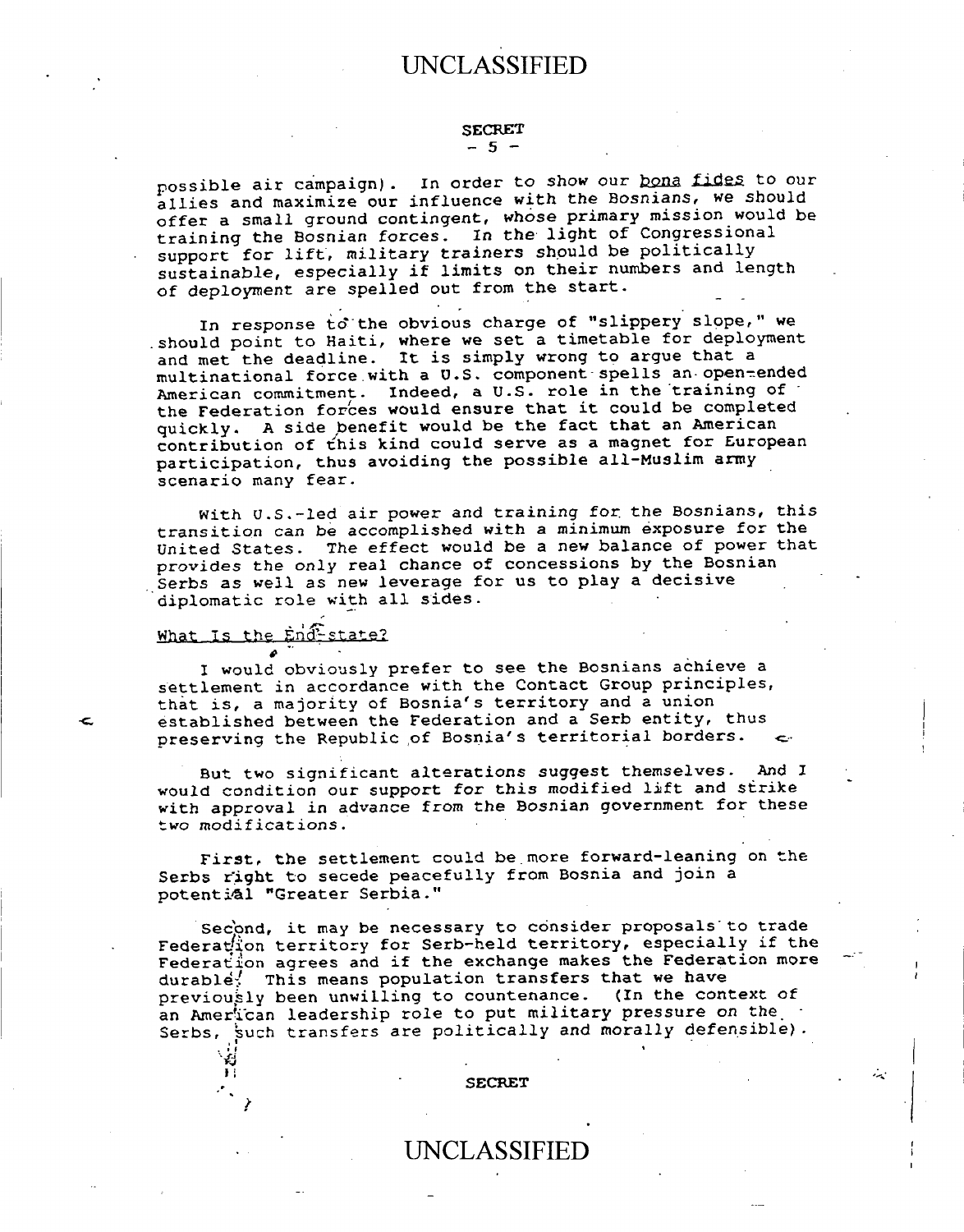#### SECRET  $-6 -$

The principle would be quality not quantity. Population transfers that increase the viability of both parties could now be safely proposed. For example, Gorazde or Federation territory around the Posavina corridor might be exchanged for territory around Sarajevo and in Central Bosnia. Again, the threat to use decisive force may be dispositive. Exchanges. beneficial to the Federation would probably require that. the Serbs concede land they assert was Serb-majority. This will require confronting the Serbs with a credible threat of force.

In the context of new engagement by Washington, a serious discussion with Sarajevo should yield these concessions. But even more important, the Bosnian Government must be told bluntly tha't our support for this initiative is contingent upon its commitment not to seek military gains beyond the Contact Group plan and its guarantee to limit severely the influence of radical Islamic regimes in Bosnia. **In summary,** we must ensure that all the parties can achieve **reasonable** objectives and thus their conflict can be contained over the long-term.

#### How Long a Deadline?

We should set a deadline for the Bildt-plus *phase* sometime this fall. **In as** much as withdrawal **has become** easier and some may choose to stay in a follow-on force in Central Bosnia, our previous timetable under 40104 should be significantly shorter. If diplomacy falls in the near-term, the new variants of 4'0104 may allow us to begin a withdrawal mid-fall and end it before winter sets in.

#### What About the Russians?

药  $\overline{\mathbf{1}}$ .

Some persuading of Britain and France will obviously be necessary, but the prime diplomatic obstacle would be Russia. We should not underestimate the high-level diplomatic effort. that will be necessary to avoid a Russian veto in the Security Council and minimize Russian support for Serbia. We will have to make clear that a solution to Bosnia has become America's top priority, and we intend to calibrate our relationship accordingly.

**As far** as lift is concerned, I would expect they would not want to **isolate** themselves and veto such a resolution if ritain and **France** went along and key Muslim Countries were induced to weigh in. Legally, they could accept that withdrawal of UNPROFOR will materially change the circumstances in which the arms embargo was established, leaving it  $-$  unlike other embargoes -- without a rationale. (As the NSC paper points out, we may need some parallel lifting of sanctions on Serbia.)

بينة